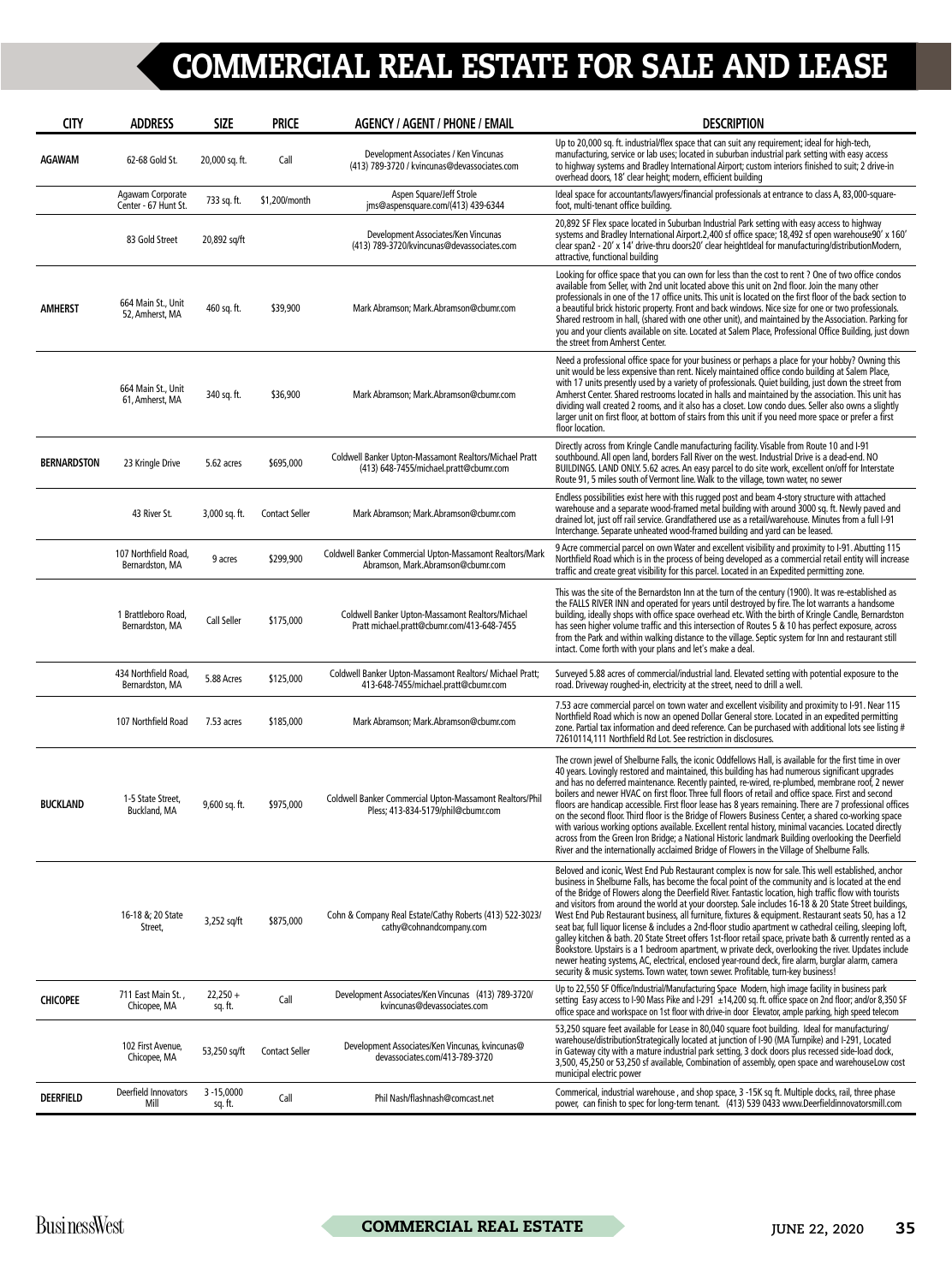| <b>CITY</b>        | <b>ADDRESS</b>                                                   | <b>SIZE</b>                           | <b>PRICE</b>          | <b>AGENCY / AGENT / PHONE / EMAIL</b>                                                                           | <b>DESCRIPTION</b>                                                                                                                                                                                                                                                                                                                                                                                                                                                                                                                                                                                                                                                                                                                                                                                                                                                                                                                                                                                                                                                                   |
|--------------------|------------------------------------------------------------------|---------------------------------------|-----------------------|-----------------------------------------------------------------------------------------------------------------|--------------------------------------------------------------------------------------------------------------------------------------------------------------------------------------------------------------------------------------------------------------------------------------------------------------------------------------------------------------------------------------------------------------------------------------------------------------------------------------------------------------------------------------------------------------------------------------------------------------------------------------------------------------------------------------------------------------------------------------------------------------------------------------------------------------------------------------------------------------------------------------------------------------------------------------------------------------------------------------------------------------------------------------------------------------------------------------|
|                    | 711 Greenfield Rd.                                               | 5,400 sq/ft                           | \$315,000             | Coldwell Banker Commercial Upton-Massamont Realtors/<br>Kaitlin Scutari; kaitlin.scutari@cbumr.com/413-824-2766 | Take advantage of this amazing business opportunity. There are three potential income generating<br>areas in this building. One is an office, which is currently being rented out for \$825/month. The other<br>is a salon, and if desired, the 3 vintage porcelain sinks and 4 chairs could be included! The third is<br>currently an antique shop, which is large open space featuring showroom doors to get cars in and<br>out, and used to be a garage. The roof was replaced and reconstructed to a slope during the fall<br>2019. The office side roof is 3 years old. The septic is pumped every 18 months and a pump has been<br>replaced. The building is heated with gas. There are three electric meters to separate businesses.<br>There is central air. The furnace is 5-6 years old. This property is zoned for educational or religious<br>use, agricultural, child care, municipal facilities, non-profit, bank, retail sales, artisan studio, print or<br>publishing, service shop, bakery, cafe, deli. Natural gas at street.                                      |
| <b>EAST GRANBY</b> | 2 Gateway<br>Boulevard, East<br>Granby, CT                       | 54,969 sq. ft.                        | \$15.75/sq. ft.       | Development Associates/Ken Vincunas; kvincunas@<br>devassociates.com/413-789-3720                               | 4,000 - 54,969 SF Class A, High-Quality Professional/Medical Office Space available for immediate<br>occupancy. Excellent location near Bradley International Airport. Located midway between<br>Hartford, CT and Springfield, MA. Ideal for Call Center, Office, Software, Lab or Medical Uses. Highly<br>visible. 6/1,000 SF parking ratio with potential for expansion. Back up Generator Power, Elevator<br>and HC Accessible. Attractive Gross Rents with Professional Management.                                                                                                                                                                                                                                                                                                                                                                                                                                                                                                                                                                                              |
| <b>ENFIELD, CT</b> | 33 Palomba Dr.                                                   | 8,100 sq. ft.                         | \$12/sq. ft.          | Development Associates / Ken Vincunas<br>(413) 789-3720 / kvincunas@devassociates.com                           | Flexible automotive space in multi-tenant automotive plaza with Firestone, Enterprise Rent-A-Car<br>and others; high-traffic location near Enfield Malls, in auto district adjacent to several dealerships;<br>easy access to I-91, positioned between Route 220 and 190                                                                                                                                                                                                                                                                                                                                                                                                                                                                                                                                                                                                                                                                                                                                                                                                             |
| <b>ERVING</b>      | 5 West Main St.                                                  | 4,747                                 | \$375,000             | Coldwell Banker Commercial Upton-Massamont Realtors /<br>Jennifer Gross; jennifer.gross@cbumr.com/413.835.1352  | A stop on a busy commuter/tourist highway or a well-established market/deli serving the local<br>community, this turn key business provides both, AND income from 2 quality residential units. The<br>building has been extensively renovated and has many upgrades/updates including vinyl siding,<br>newer roofs, commercial flooring in the store, and replacement windows. Each unit is heated<br>separately with newer mechanicals and separate electric. A mini-split keeps the store comfortable<br>year round. The store will convey with all equipment and currently has full liquor and lottery licenses.<br>1st floor 2 br sunny apartment was rebuilt from the studs and is handicap accessible with ramp<br>and walk in shower. 2nd floor unit is 3 br was once a motel so spacious sunny rooms would make<br>great studio/art space or maybe an AirBnB. Exterior porches and stairs have all been rebuilt. Plenty of<br>parking, great visibility, high traffic counts all make this a great owner occupied business with live/<br>work potential or a good investment |
| GILL               | 1 Main Rd.                                                       | 12,621 sq/ft                          | \$695,000             | Coldwell Banker Upton-Massamont Realtors/Michael Pratt;<br>michael.pratt@cbumr.com/413-648-7455                 | Prime commercial location at major intersection and traffic light on Route 2 in Gill. Just outside of<br>Greenfield and I-91. Additional 6,000 s.f. metal building for warehousing in the rear of the property.<br>You can purchase the real estate and get the business good will for free. Great Visibility.                                                                                                                                                                                                                                                                                                                                                                                                                                                                                                                                                                                                                                                                                                                                                                       |
| <b>GREENFIELD</b>  | 101 Munson St.                                                   | 3,925 sq. ft.<br>to 23,300<br>sq. ft. | $$16/sq.$ ft.         | Development Associates / Ken Vincunas<br>(413) 789-3720 / kvincunas@devassociates.com                           | Greenfield Corporate Center is a high-quality, 25-acre suburban corporate campus; ideal for call<br>centers and back office uses; zoned for medical and general office; it's located at the intersection of<br>I-91 and Route 2 in Greenfield, less than 30 minutes from the 5 College area                                                                                                                                                                                                                                                                                                                                                                                                                                                                                                                                                                                                                                                                                                                                                                                          |
|                    | Prime Office Space<br>Available                                  | 2,600 sq/ft                           | \$0                   | Dunphy Real Estate; Brianna Drohen/<br>bdrohen@qmail.com; 917-331-4992                                          | Great Office Space available with 2,600 SF, 11 separate offices, 3 baths, 2 kitchens & meeting rooms.<br>Bright & Sunny with many windows and skylights. Handicapped Accessible with plenty of parking,<br>close to Route 2 and 91. \$2,000 plus utilities per month. Owner willing to make changes to meet<br>tenants needs.                                                                                                                                                                                                                                                                                                                                                                                                                                                                                                                                                                                                                                                                                                                                                        |
|                    | 479 Main St.,<br>Greenfield                                      | 5,353 sq. ft.                         | \$345,000             | Mark Abramson; Mark.Abramson@cbumr.com                                                                          | Presently being used as an office building. Handicapped access has been provided to first floor<br>with a newer addition. Many classic features are built in and personality galore. May be able to be<br>converted to an inn. B&B, etc. Close to downtown and next door to the YMCA.                                                                                                                                                                                                                                                                                                                                                                                                                                                                                                                                                                                                                                                                                                                                                                                                |
|                    | 143 Munson St.,<br>Greenfield, MA                                | 7,485 sq. ft.                         | <b>Contact Seller</b> | Development Associates/Ken Vincunas; kvincunas@<br>devassociates.com/413-789-3720                               | 7,485 SF Professional/Medical Office Space located in the Greenfield Corporate Center. High-<br>quality, 25-acre suburban corporate campus. Suitable for service agencies, medical or professional<br>offices. Zoned for medical and general office. Available for immediate occupancy. Ample<br>parking. On-site management and maintenance.Located at the intersection of Interstate 91 and<br>Route 2 in Greenfield - less than 30 minutes from the 5 college area.                                                                                                                                                                                                                                                                                                                                                                                                                                                                                                                                                                                                               |
|                    | 107-109 Conway<br><b>Street</b>                                  | 5,170 sq/ft                           | \$259,900             | Cohn & Company Real Estate/Cathy Roberts (413) 522-3023/<br>cathy@cohnandcompany.com                            | Recently used as a residential group home for juveniles with addiction and mental illness. The<br>building is a one and two-story, wood-frame structure with replacement windows, vinyl siding, and<br>asphalt roof. There are 18+ rooms, 2 kitchens areas, 7-8 bedrooms, a large open lounge space and<br>3.5 baths. There is a fire alarm system, sprinkler system, and security system in place, plus emergency<br>lighting throughout. Handicapped access is provided to the first floor from the back parking lot. The<br>parking area allows for 16 on-site vehicles, 6 in the front and 10 in the rear lot. Zoned CC and close<br>to downtown. The highest and best use of the property is for it's continued use in a group-home<br>related capacity.                                                                                                                                                                                                                                                                                                                        |
|                    | 158 Main Street<br>Suite 7                                       | 1,100 sq/ft                           | \$750                 | Cohn & Company Real Estate/Tim Grader (413) 223-1375/tim@<br>cohnandcompany.com                                 | 2nd floor space, 3 rooms total. 1 office, 1 waiting area with storage, and 1 large open room. West<br>facing windows allow plenty of natural light. Heat included. No elevator. [property_map]Plenty of<br>parking in rear of building.                                                                                                                                                                                                                                                                                                                                                                                                                                                                                                                                                                                                                                                                                                                                                                                                                                              |
|                    | 265 Main Street,                                                 | 1,700 sq/ft                           | \$1,450               | Cohn & Company Real Estate/Tim Grader (413) 223-1375/tim@<br>cohnandcompany.com                                 | Highly visible restaurant location in high traffic downtown Greenfield. Tenants to pay for utilities and<br>maintenance.                                                                                                                                                                                                                                                                                                                                                                                                                                                                                                                                                                                                                                                                                                                                                                                                                                                                                                                                                             |
|                    | 91 Main Street                                                   | 3,300 sq/ft                           | \$2,750               | Cohn & Company Real Estate/Tim Grader (413) 223-1375/tim@<br>cohnandcompany.com                                 | Once a restaurant/bar, the space is now gutted and ready to build out with Landlord for next use.<br>Could be two 1,600/sq.ft. spaces. Good for retail, office, etc. Highly visible downtown location with<br>plenty of parking. Less than 1 mile to I-91 Exit 26.                                                                                                                                                                                                                                                                                                                                                                                                                                                                                                                                                                                                                                                                                                                                                                                                                   |
|                    | 16 Butternut Street                                              | 1,350 sq/ft                           | \$1,300               | Cohn & Company Real Estate/Tim Grader (413) 223-1375/tim@<br>cohnandcompany.com                                 | Nice office space in the Greenfield Industrial Park. Approximately 1,300 sq, ft. nicely finished with<br>hardwood floors - mostly open. Private restrooms, shared kitchen facilities. Additional storage space<br>available. Tenant to pay for propane to heat.                                                                                                                                                                                                                                                                                                                                                                                                                                                                                                                                                                                                                                                                                                                                                                                                                      |
|                    | 158 Main Street<br>Unit 15                                       | 1,000 sq/ft                           | \$725                 | Cohn & Company Real Estate/Tim Grader (413) 223-1375/tim@<br>cohnandcompany.com                                 | Beautiful space, all open with maple floors and 3 skylights. Former yoga studio. Excellent space for<br>yoga, dance, etc. Building is next door to Greenfield's Market.                                                                                                                                                                                                                                                                                                                                                                                                                                                                                                                                                                                                                                                                                                                                                                                                                                                                                                              |
| <b>HADLEY</b>      | 107 Russell St.                                                  | 1 acre                                | \$700,000             | CBR Realty / Bob Tudryn<br>(413) 387-0303 / bobtudryn@icloud.com                                                | This is a potential development opportunity located on Route 9 next to Cumberland Farms.                                                                                                                                                                                                                                                                                                                                                                                                                                                                                                                                                                                                                                                                                                                                                                                                                                                                                                                                                                                             |
| <b>HATFIELD</b>    | 62 Main St.                                                      | 610-1,522<br>sq/ft                    | $$14+$ gross          | Hampshire Property Management Group, Inc.; Rich Madowitz/<br>rmm@hpmqnoho.com; (413) 650-6025                   | Located in Hatfield Center across from City Hall in a country setting near the Connecticut River. Ideal<br>for professional office or medical use, with 5 private offices, reception/waiting room area, conference<br>room, kitchen and private bathroom. Amenities include private entrances, off-street parking, and<br>hardwood floors, HVAC. Landlord build out is possible                                                                                                                                                                                                                                                                                                                                                                                                                                                                                                                                                                                                                                                                                                      |
| <b>HOLYOKE</b>     | 79-83 Lower<br>Westfield Road,<br>Holyoke Crossing-<br>Ingleside | 1.5 acres                             | Call                  | Radner Realty / Dennis Croteau<br>(413) 530-2873 / N/A                                                          | For sale, lease, or development: Two parcels, across from Sears Automotive Repair; also near Pier<br>1 Imports, CVS, and Kahoud Oriental Rugs; additional abutting property available for combined<br>development                                                                                                                                                                                                                                                                                                                                                                                                                                                                                                                                                                                                                                                                                                                                                                                                                                                                    |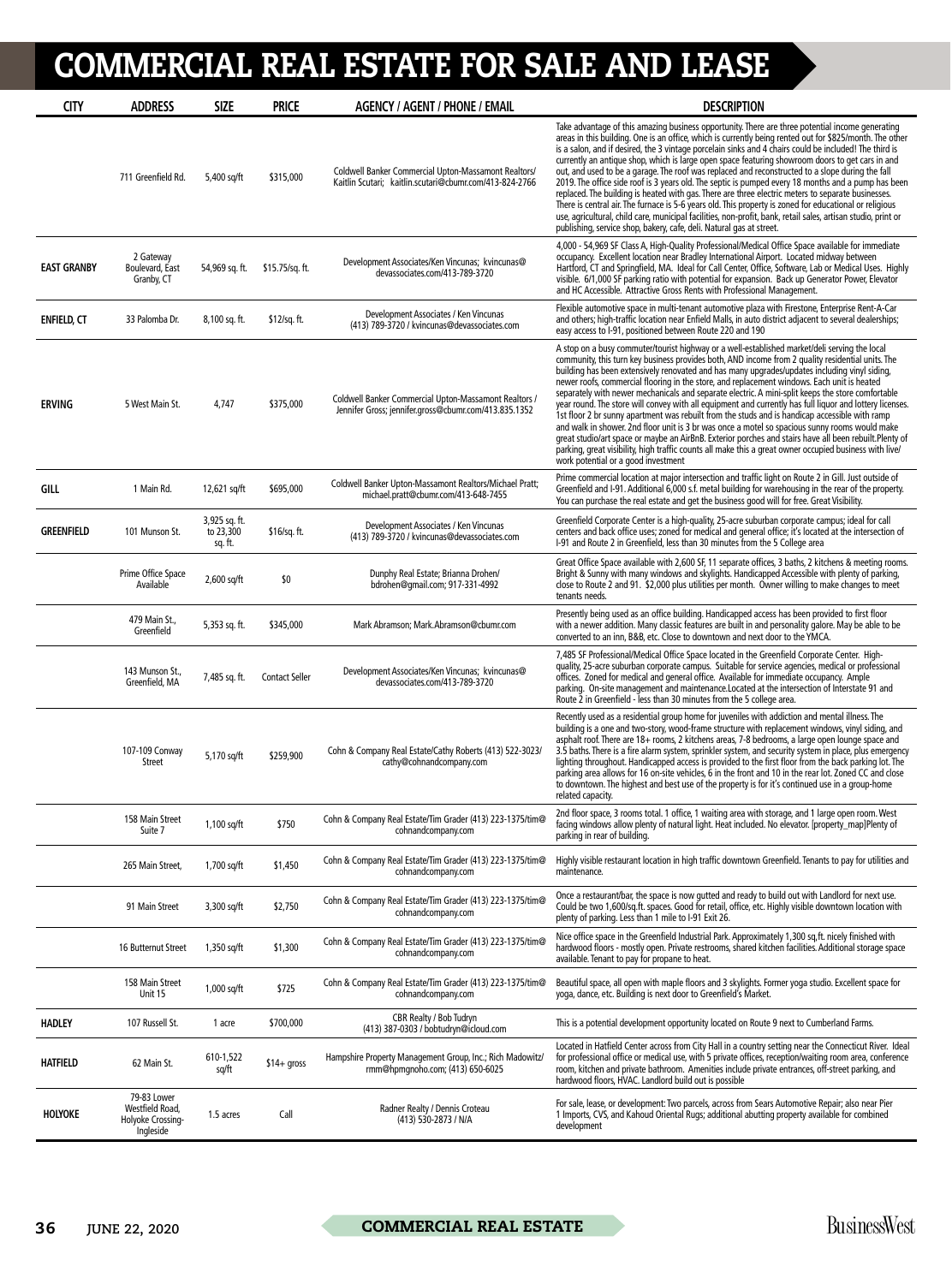| <b>CITY</b>        | <b>ADDRESS</b>                                                       | <b>SIZE</b>                                          | <b>PRICE</b>                                                            | <b>AGENCY / AGENT / PHONE / EMAIL</b>                                                                          | <b>DESCRIPTION</b>                                                                                                                                                                                                                                                                                                                                                                                                                                                                                                                                                                                                                                                                                                                                                                                                                                                                                                                                                                                                                                             |
|--------------------|----------------------------------------------------------------------|------------------------------------------------------|-------------------------------------------------------------------------|----------------------------------------------------------------------------------------------------------------|----------------------------------------------------------------------------------------------------------------------------------------------------------------------------------------------------------------------------------------------------------------------------------------------------------------------------------------------------------------------------------------------------------------------------------------------------------------------------------------------------------------------------------------------------------------------------------------------------------------------------------------------------------------------------------------------------------------------------------------------------------------------------------------------------------------------------------------------------------------------------------------------------------------------------------------------------------------------------------------------------------------------------------------------------------------|
|                    | 120 Whiting Farms<br>Rd.                                             | 10,000 sq/<br>ft to lease;<br>50,000 sq/ft<br>to buy | \$5 nnn (triple<br>net) per sq/ft<br>for lease; \$3.9<br>million to buy | Chris Parent/caparent@aol.com                                                                                  | Great location! One mile from Holyoke mall at the intersection of Routes 90 and 91; 10,000 sq/ft to<br>lease; 50,000 sq/ft to buy. Lighted parking lot for 150 cars. 5 acre lot. Premier Building in Holyoke!                                                                                                                                                                                                                                                                                                                                                                                                                                                                                                                                                                                                                                                                                                                                                                                                                                                  |
|                    | 14,500-50k Sq.<br>Ft. Warehouse,<br>Distribution or<br>Storage Space | 14,500 sq. ft.                                       | Call                                                                    | Open Square/Maggie Bergin<br>(413) 532-5057 ext. 205/marketing@opensquare.com                                  | Approximately 14,500 to 50k contiguous sq. ft. of warehouse, distribution, or storage space in<br>Holyoke, Massachusetts. Centrally located for quick N/S and E/W highway access. Warehouse tenant<br>is responsible for electricity and data and a share of heat and taxes. Multiple freight docks and<br>overnight parking spots. Locking security gate. Concrete floor. 12' 6" ceilings. Flooded with natural<br>light. Well-lit parking at night.                                                                                                                                                                                                                                                                                                                                                                                                                                                                                                                                                                                                          |
|                    | 72-100 Front St.                                                     | 24,000 sq. ft.                                       | <b>Contact Seller</b>                                                   | Hampshire Property Management Group, Inc./Rich<br>Madowitz413-650-6025/rmm@hpmgnoho.com                        | Completely renovated mill building, with on-site management, featuring exposed brick and large<br>wooden beams, and modern amenities, a/c and parking. Join DTA. Three full-floor office spaces;<br>12,000sf on second floor; 6,000sf each on the fourth and fifth floors. Custom build out by landlord<br>possible. Space can be sub-dividable to 6,000sf.                                                                                                                                                                                                                                                                                                                                                                                                                                                                                                                                                                                                                                                                                                    |
|                    | Holyoke Mall<br>Crossing                                             | 2,500 sq ft. -<br>16,200 sq. ft.                     | \$20-25/sq. ft.                                                         | Ned Barowsky; 413-563-1100<br>nbarowsky@bre-hmc.com                                                            | Unique Professional property on the access road to the Holyoke Mall. Pier 1 and Kaoud Rugs<br>are both vacating leaving 13,000sf of contiguous space on the ground floor. This space can be<br>subdivided into custom smaller units. Excellent exposure at the busiest intersection in Western Mass.<br>Great location for Medical, legal, etc. Great signage!                                                                                                                                                                                                                                                                                                                                                                                                                                                                                                                                                                                                                                                                                                 |
| <b>LUDLOW</b>      | 1087 Center St.                                                      | 2.3 acres                                            | \$399,900                                                               | Grace Group Realty/Heather Goncalves<br>(413) 374-8197/heather@gracegrouprealty.com                            | COMMERCIAL - Industrial A zoned property. Incredible business opportunity. On prime Center St.<br>location in Ludlow. 3 miles west to closest convenience store/gas station (Pride, Ludlow), 7 miles east to<br>closest convenience store/gas station (Planet Gas, Belchertown). Could be one-of-a-kind. This beautiful<br>property sits on 2.3 acres with many uses. Surrounded by agricultural-zoned propertiesthis could be<br>the unique site you have been waiting foron well-traveled Route 21. Current paved drive has parking<br>for 10-12 vehicles. The site itself has a multitude of possibilities. Act nowopportunity knocks!!!                                                                                                                                                                                                                                                                                                                                                                                                                    |
|                    | Office/Retail/Medical<br>Space for Lease                             | 4,058 sq. ft.                                        | 3900.00/month                                                           | Richard Kelleher; dick.kelleher01@gmail.com                                                                    | Beautiful space in newer building, on busy street in desirable Town of Ludlow. Front, corner unit with<br>high visibility, perfect for retail, medical, or office use. Main floor is handicapped accessible, with 2<br>(accessible) bathrooms, and 2,811 square feet of bright, open space. Second floor has 703 square<br>feet, with full bathroom, large (st. -facing) window and two skylights. Basement space is 544 square<br>feet, with plenty more available, if needed. Economical, natural gas heat. Well-lit private parking lot.<br>Building has 4 rental spaces. Three are currently leased by a hair and beauty academy. This bright,<br>cheery space makes time spent at work a pleasure!                                                                                                                                                                                                                                                                                                                                                        |
| <b>MONTAGUE</b>    | 10 Station Road                                                      | 2,350 sq. ft.                                        | \$109,900                                                               | <b>Coldwell Banker Commercial Upton-Massamont Realtors</b><br>Don Mailloux / (413) 834-1524 / don@cbumr.com    | Located in the heart of Montague center; owner says its time to slow down and is willing to sell<br>this automotive repair business and garage; operated for many years with lots of faithful customers;<br>check out this location to continue your new venture and carry on the tradition; seller will consider<br>financing                                                                                                                                                                                                                                                                                                                                                                                                                                                                                                                                                                                                                                                                                                                                 |
| <b>NORTHFIELD</b>  | 105 Main Street                                                      | 12,000 sq/ft                                         | \$410,000                                                               | Coldwell Banker Commercial Upton-Massamont Realtors/<br>Jennifer Gross (413) 835-1352/jennifer.gross@cbumr.com | This handsome, well maintained, versatile mixed use commercial property sits on busy Main Street<br>(Route 10/63) in Northfield MA. There are currently 6 spaces with income potential (only the smallest<br>is vacant), one of which is a quality apartment. Current & recent occupants include retail, art gallery,<br>office space, restaurant, specialty beverage creations, light entertainment and auction house. Owned<br>by a master woodworker/cabinetmaker the attention to detail throughout this space make it one you<br>will be proud to have as your own rental/income space. Visibility, quality spaces, modern restrooms,<br>handicap accessibility, plenty of on-site parking & great curb appeal are all here. I couldn't say it<br>better than the local tourism bureau did when they said "The grand homes they built in Northfield<br>create one of the most dramatic and classic streetscapes found anywhere in New England" This is<br>an area full of recreational, tourist and educational opportunities. Condo conversion possible. |
| <b>NORTHAMPTON</b> | 150 Main St.                                                         | 1,800 sq. ft.                                        | \$32.50/sq. ft.                                                         | Hampshire Property Management Group / Rich Madowitz<br>(413) 650-6025 / rmm@hpmgnoho.com                       | Prime 1st-floor location at Thornes Marketplace; one of the top five retail storefronts in Northampton;<br>unique opportunity for high-volume retailer to leverage the heavy foot traffic of Thornes Marketplace;<br>this retail space contains a basement storage area accessible by an internal staircase                                                                                                                                                                                                                                                                                                                                                                                                                                                                                                                                                                                                                                                                                                                                                    |
|                    | 78 Main St., 5th<br>Floor                                            | 3,489 sq. ft.                                        | $$25/sq.$ ft. per<br>year                                               | Hampshire Property Management Group / Rich Madowitz<br>(413) 650-6025 / rmm@hpmgnoho.com                       | Exceptional full floor office space; upscale professional tenant base, and perhaps the highest quality<br>office space in Northampton with spectacular views on all four sides; 11-13 private offices with<br>conference room and kitchenette; landlord custom build-out is possible; located across from the<br>courthouse                                                                                                                                                                                                                                                                                                                                                                                                                                                                                                                                                                                                                                                                                                                                    |
|                    | 78 Main St., Ground<br>Floor                                         | 2,638 sq/ft                                          | \$12/SF/Year                                                            | Hampshire Property Management Group, Inc.; Rich Madowitz/<br>rmm@hpmgnoho.com; (413) 650-6025                  | Ground level, full floor, office/retail space. Owner will consider a custom build-out. Newly created<br>entrance off of Kirkland Avenue. High foot traffic in this walkable downtown setting.                                                                                                                                                                                                                                                                                                                                                                                                                                                                                                                                                                                                                                                                                                                                                                                                                                                                  |
|                    | 19 Hawley St.                                                        | 4,577 sq/ft                                          | $$22+gross$                                                             | Hampshire Property Management Group, Inc.; Rich Madowitz/<br>rmm@hpmqnoho.com; (413) 650-6025                  | Professional office suites in downtown Northampton close to Post Office, and bike path. Stand-alone<br>two-story brick building with four separate entrances. Ideal for high-tech user. Amenities include off-<br>street parking, exposed ceilings, fully carpeted, HVAC, kitchen, conference room and reception area.                                                                                                                                                                                                                                                                                                                                                                                                                                                                                                                                                                                                                                                                                                                                         |
|                    | 15 Atwood Drive,<br>Northampton                                      | 36585 sq. ft.                                        | Call                                                                    | Development Associates/Ken Vincunas<br>(413) 789-3720/kvincunas@devassociates.com                              | Development Associates is pleased to offer, for lease, professional and medical office space in this<br>new 3-story office building under construction at 15 Atwood Drive. Pre-leasing for 2018! This is a<br>prime location adjacent to I-91 Exit 18 with immediate highway access. Office suites finished to<br>suit tenant requirements up to 16,400 sf available on 2nd floor and up to 20,185 sf available on 3rd<br>floor. Located in a corporate campus setting adjoining two other major office buildings. Hundreds of<br>parking spaces                                                                                                                                                                                                                                                                                                                                                                                                                                                                                                               |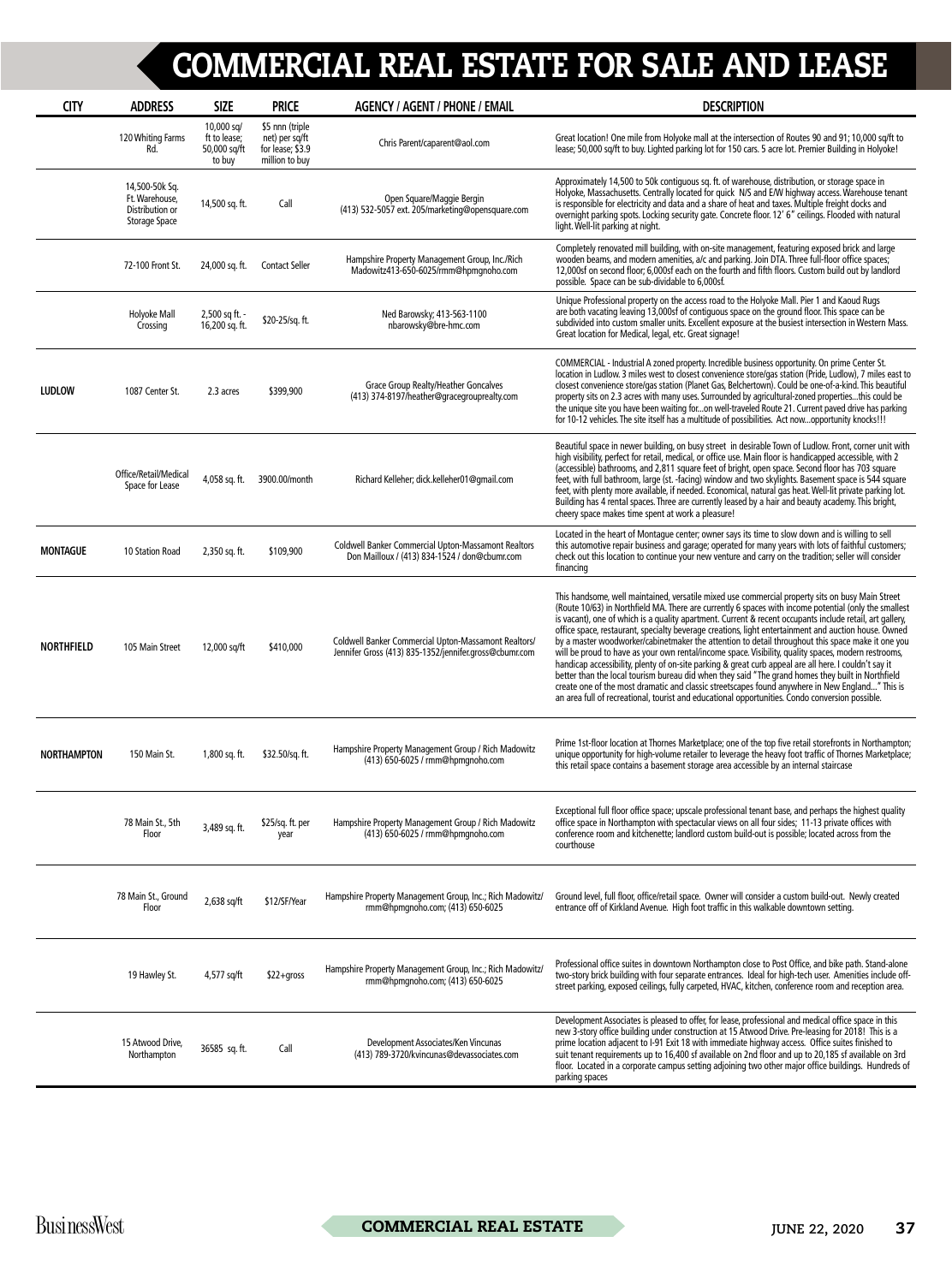| <b>CITY</b>                      | <b>ADDRESS</b>                              | <b>SIZE</b>                          | <b>PRICE</b>                   | <b>AGENCY / AGENT / PHONE / EMAIL</b>                                                                                          | <b>DESCRIPTION</b>                                                                                                                                                                                                                                                                                                                                                                                                                                                                                                                                                                                                                                                                                                                                                                                                                                                                                                                                                                                                                                                     |
|----------------------------------|---------------------------------------------|--------------------------------------|--------------------------------|--------------------------------------------------------------------------------------------------------------------------------|------------------------------------------------------------------------------------------------------------------------------------------------------------------------------------------------------------------------------------------------------------------------------------------------------------------------------------------------------------------------------------------------------------------------------------------------------------------------------------------------------------------------------------------------------------------------------------------------------------------------------------------------------------------------------------------------------------------------------------------------------------------------------------------------------------------------------------------------------------------------------------------------------------------------------------------------------------------------------------------------------------------------------------------------------------------------|
|                                  | 574 Haydenville<br>Road, Northampton,<br>МA | 6,466 sq/ft                          | \$599,000                      | Coldwell Banker Commercial Upton-Massamont Realtors/David<br>Ryan, dave@cbumr.com/413-977-9184                                 | Industrial Zoned - Located on State Hwy. 9, west of Northampton/Florence in Leeds. 2 buildings<br>on adjoining parcels. Total acres - 3.86. Use both bldgs. or use one and lease the other. One of the<br>buildings was built in 2005 with 2nd building built in 1954. Shop areas are 40'X80' with 19' ceiling,<br>2nd shop area is 32'X52', with adjoining offices. 480V - 3 Phase power. State traffic count is 10,052<br>vehicles per day. 5 Ton crane is not included in sale. Available separately                                                                                                                                                                                                                                                                                                                                                                                                                                                                                                                                                                |
|                                  | 78 Main St., 3rd<br>Floor                   | 2,150 sq/ft                          | \$20/sf                        | Hampshire Property Management Group, Inc.; Rich Madowitz/<br>rmm@hpmgnoho.com; (413) 650-6025                                  | Premier office building with spectacular views. Third floor suite, formerly a law office with 2,150 sf at<br>\$20/sf. Available July 1st.                                                                                                                                                                                                                                                                                                                                                                                                                                                                                                                                                                                                                                                                                                                                                                                                                                                                                                                              |
|                                  | 59 Service Center<br>Road                   | 6,250 sq. ft.                        | $$12 + / sq.$ ft.              | Dimension Realty LL; jfort6279@qmail.com/413-587-9609                                                                          | Commercial space (Retail, Office, Other) located near center Northampton and one quarter mile to<br>Route 91 Exit 18. First floor, ADA accessible, with free parking for 30 cars adjacent to building. Call<br>413-587-9609 for information.                                                                                                                                                                                                                                                                                                                                                                                                                                                                                                                                                                                                                                                                                                                                                                                                                           |
|                                  | 3-5 Clark Ave,<br>Northampton MA            | 40,000 sq/ft                         | <b>Contact Seller</b>          | Hampshire Property Management Group, Inc./Rich Madowitz;<br>rmm@hpmqnoho.com/413-650-6025                                      | Downtown Northampton office building site available on a build-to-suit basis. Building can be<br>constructed in 12-18 months once design is completed. Adjacent to Roundhouse parking lot, in back<br>of Pulaski Park, with frontage on Clark Avenue. One block from Main Street                                                                                                                                                                                                                                                                                                                                                                                                                                                                                                                                                                                                                                                                                                                                                                                       |
| <b>NORTHFIELD</b>                | 168 Main St., U:1                           | 9840 sq. ft.                         | \$449,900                      | Coldwell Banker Commercial Upton-Massamont Realtors/Don<br>Mailloux/ (413) 834-1524/don@cbumr.com                              | Well maintained multi-use condominium. Located on the north end of town. The outside offers plenty<br>of off St. parking, newer roofs, vinyl siding, handicapped ramp and carport area. The inside consists<br>of 3 levels with multiple office opportunities for an occupant in need lots of space. Owner living<br>space is available on the lower level. This property needs to be looked at to be appreciated                                                                                                                                                                                                                                                                                                                                                                                                                                                                                                                                                                                                                                                      |
|                                  | 158 Birnam Road,<br>Northfield              | 10,700 sq/ft                         | \$450,000                      | Jennifer Gross Coldwell Banker Commercial Upton-Massamont<br>Realtors/Jennifer Gross; 413.835.135<br>/jennifer.gross@cbumr.com | 10,700 SF of light manufacturing/industrial warehouse with private offices & a 1 bdrm apartment.<br>Sited on 2 acres the property is tractor trailed capable w/drive-in doors. Heated w/oil fired Smith-<br>Mills 4 zone boiler supplemented by an outdoor Woodmaster wood fired boiler. Electric is 3 Phase,<br>600 amp service w/Busbar. Operated since 2000 as a high end millwork/cabinetry operation<br>consisting of 8,700 SF it offers an open machinery/mill room, 2 bench rooms, sawdust system,<br>spray/paint room, 2 finishing rooms w/UL approved dry hydrant fire-suppression system. This would<br>be a turnkey operation if a buyer was interested in purchasing the equipment that is already in<br>place & ready to go. Just flip the switch. If it is quality manufacturing space a buyer is seeking, this<br>one comes with the opportunity to receive income from a quality apartment, rental office space<br>or possibly divide the space & rent out the mill rooms. There are many options available with this<br>offering. Brochure available. |
|                                  | 105 Main St.                                | 12,000 sq/ft                         | \$410,000                      | Jennifer Gross Coldwell Banker Commercial Upton-Massamont<br>Realtors/Jennifer Gross; 413.835.135<br>/jennifer.gross@cbumr.com | This handsome, well-maintained, versatile mixed-use commercial property sits on busy Main Street<br>(Route 10/63) in Northfield. There are currently 6 spaces with income potential (only the smallest is<br>vacant), one of which is a quality apartment. Current and recent occupants include retail, art gallery,<br>office space, restaurant, specialty beverage creations, light entertainment and auction house. Owned<br>by a master woodworker/cabinetmaker the attention to detail throughout this space make it one you<br>will be proud to have as your own rental/income space. Visibility, quality spaces, modern restrooms,<br>handicap accessibility, plenty of on-site parking & great curb appeal are all here. I couldn't say it<br>better than the local tourism bureau did when they said "The grand homes they built in Northfield<br>create one of the most dramatic and classic streetscapes found anywhere in New England" This is<br>an area full of recreational, tourist and educational opportunities.                                     |
| <b>ORANGE</b>                    | 131 West Main<br>Street, Orange             | Multi                                | \$199.00/mo -<br>\$1,499.00/mo | Dunphy Real Estate; Brianna Drohen/<br>bdrohen@gmail.com; 917-331-4992                                                         | Orange Innovation - office suites, office space; beautiful, spacious office spaces available of all<br>sizes that can accommodate single office to multiple offices. Heat is included - Tenant pays only for<br>their separately metered electric use. DSL-capable phone lines pre-wired to each office studio with<br>high-speed cable Internet available. New energy-saving windows and multiple 20 amp circuit-breaker<br>wiring with plenty of outlets, high ceilings; sunny and bright, beautifully finished floors, some may be<br>sub-divided.                                                                                                                                                                                                                                                                                                                                                                                                                                                                                                                  |
|                                  | 131 West Main<br>Street, Orange             | 119,612 sq/ft                        | <b>Contact Seller</b>          | Dunphy Real Estate; Brianna Drohen/<br>bdrohen@gmail.com; 917-331-4992                                                         | Orange Innovation Center - Industrial, Warehouse Space: Large industrial warehouse spaces with<br>common-use truck height docks, heavy-duty 7,000lb. 8' x 14' freight elevator, concrete or wood<br>floors, air lines, commercial-duty three phase or single phase power- 600, 480, 240, 120 volt. Some<br>spaces come with a combination of large workshops, expansive windows, river views, attached<br>offices, conference room spaces, basin sinks, storage and counter space, drive-in door-forklift and<br>much more! Spaces range from 700 sq/ft. to 16,000 sq/ft. and utilities vary with each space. These<br>industrial spaces are perfect for breweries, distilleries, manufacturing, building and design companies,<br>etc.                                                                                                                                                                                                                                                                                                                                |
| <b>PALMER</b>                    | 21 Wilbraham St.                            | 31,000 sq. ft.                       | \$3.75/sq. ft.                 | MapleTree Industrial Center / John Rottman<br>(413) 283-8955 / jrottman@presrealty.com                                         | Available NOW; rail siding; 4 loading docks; 480A at 480V power; ramp into building; close to Mass<br>Pike                                                                                                                                                                                                                                                                                                                                                                                                                                                                                                                                                                                                                                                                                                                                                                                                                                                                                                                                                             |
| <b>SOUTH</b><br><b>DEERFIELD</b> | 14 Industrial Dr. East                      | 2,700 sq.<br>ft. to 8,100<br>sq. ft. | \$4.50/sq. ft.                 | Development Associates / Ken Vincunas<br>(413) 789-3720 / kvincunas@devassociates.com                                          | 10,800 sq. ft. office/flex/lab/technology space with ample parking located in established industrial park<br>setting; located just off Exit 24, on I-91; excellent access to Springfield, Northampton, and Amherst                                                                                                                                                                                                                                                                                                                                                                                                                                                                                                                                                                                                                                                                                                                                                                                                                                                     |
|                                  | 250 Greenfield Rd                           | 12,000 sq. ft.                       | Call                           | Douglas Auctioneers/Douglas Bilodeau<br>(413) 665-2877/info@douglasauctioneers.com                                             | Prime commercially zoned two-story building complex. This colonial-style building is a perfect office or<br>retail facility, and is well-suited for subdividing. Includes two lots with large paved parking area, natural<br>gas & electric heat, town water, and private sewer. Excellent location 2.5 miles north off exit 24 of<br>Interstate 91, 2 miles north of Yankee Candle and 2-1/2 miles south of Historic Deerfield on U.S. Route 5                                                                                                                                                                                                                                                                                                                                                                                                                                                                                                                                                                                                                        |